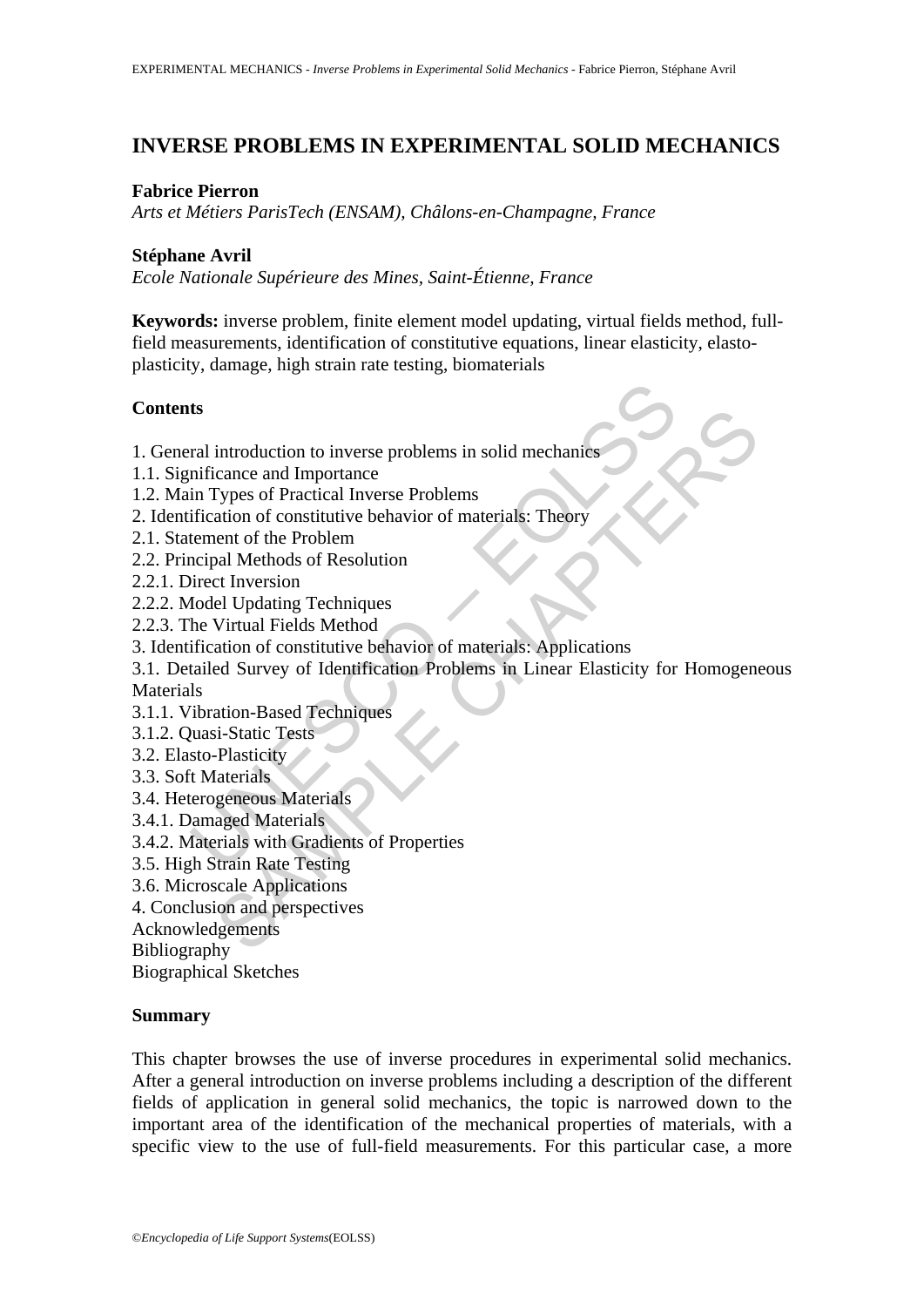dedicated definition of the inverse problem to solve is given and the main routes to solve it are described. Finally, examples of experimental applications of such procedures are presented.

#### **1. General Introduction to Inverse Problems in Solid Mechanics**

Classically in solid mechanics, experimentalists put most of their efforts in characterizing the mechanical behavior of materials and structures by a set of constants or curves whereas the theoreticians put most of their efforts in developing theories and models that are consistent with the curves and the constants found by the experimentalists.

the exponential increase in computational power and the exponential increase in computational power and the mique time in the history of solid mechanics, in which models and mique time in the history of solid mechanics, in incomential inclusions in computational power and the community of finder experient of finder community power and material techniques, we are experiently que time in the history of solid mechanics, in which models and expe Due to the exponential increase in computational power and the continuous development of novel and more complex experimental techniques, we are experiencing a very unique time in the history of solid mechanics, in which models and experiments can be compared directly. This opens new prospects for characterizing more precisely the mechanical behavior of complex systems and materials. Indeed, it is possible to deduce directly from the experiments the parameters of the models developed by the theoreticians. However, this entails solving what is called an "*inverse problem*".

The objective of the first section of this paper is to give an overview of the general issues related to *inverse problems* in experimental solid mechanics. Since the subject is very broad, this section will contain very general information together with a number of key references so that interested readers can easily set foot in the subject.

The rest of this contribution will be dedicated to one of the major source of application of *inverse problems* in experimental solid mechanics: the identification of the parameters of mechanical constitutive behavior laws of materials, with a specific view to the use of full-field measurements.

### **1.1. Significance and Importance**

The theories of mechanics and dynamics of deformable bodies allow us to make predictions: given a complete description of a system, we can predict the outcome of some measurements. This problem of predicting the result of measurements is called the *forward problem*. The *inverse problem* consists in using the actual result of some measurements to infer the values of the parameters that characterize the system.

The main types of inverse problems that arise in the mechanics of deformable solids are similar to those encountered in other areas of physics involving continuous media and distributed physical quantities, e.g., acoustics, electrostatics and electromagnetism. They are usually motivated by the desire or need to overcome a lack of information concerning the properties of the system (a deformable solid body or structure). This desire or need exists in several domains of mechanics, with many industrial or health applications:

- In soil mechanics, e.g. for detecting underground oil or other raw materials,
- In seismology, e.g. for modeling earthquakes,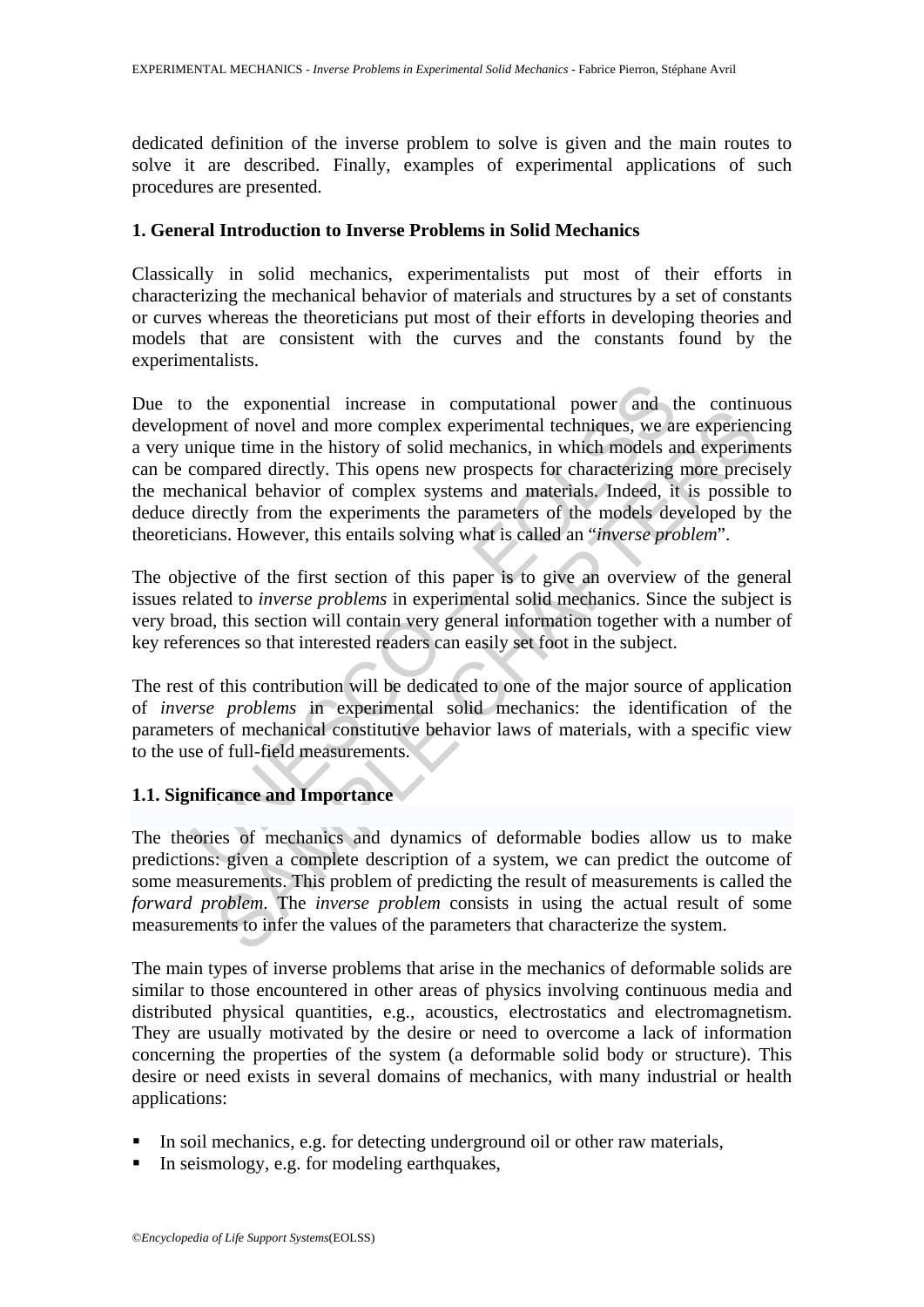- In aerospace and aeronautics, e.g. for updating dynamic models of large structures,
- In mechanics of materials, e.g. for determining the mechanical properties of materials,
- In medicine, e.g. for detecting tumors,
- In manufacturing, for detecting defects through non destructive testing...

A forward problem is generally formulated as follows: if *p* is a set of model parameters and *u* is a set of observables (data), there exists an operator, generally nonlinear, denoted *g* , which gives the error free values of *u* such as:

$$
u = g(p) \tag{1}
$$

Operator *g* is determined by solving the classical partial differential equations (PDEs) governing the mechanical behavior of solids or systems of solids. These equations may be written like this:

 $M(u, p) = 0$  (2)

where  $M$  is an operator featuring the equations of the forward problem (equilibrium equations, constitutive equations and compatibility equations), which involve the observables and the unknown parameters. For example, in quasi-static analysis, *M* takes generally the form:

$$
M(u, p) = K(p) \cdot u - F \tag{3}
$$

where  $K$  is the stiffness operator, the observables  $u$  are local displacement values and *F* are local force values.

or g is determined by solving the classical partial differential equality and the mechanical behavior of solids or systems of solids. These<br>en like this:<br>(a) = 0<br>(a) = 0<br>(a) = 0<br>(a) = 0<br>(a) = 0<br>(a) = 0<br>(a) = 0<br>(a) = 0<br>(a) is determined by solving the classical partial differential equations (PI<br>the mechanical behavior of solids or systems of solids. These equations<br>like this:<br>0<br>0<br>constitutive equations and compatibility equations), which i The inverse problem consists in determining the operator giving the set of model parameters *p* that corresponds to the measured data set *u*, in other words the set of model parameters *p* that are in agreement with both the measured data set *u* and operator  $M$  in Eq. (2). An objective function that minimizes the differences or misfit between the observed states and those predicted by the *g* operator through PDEs is formulated, and solution of a nonlinear optimization problem yields components of the unknown parameters.

The inverse problem is often significantly more difficult to solve than the forward problem, because:

- the forward solution is just a sub-problem of the inverse problem;
- the inverse problem is often ill-posed despite the well-posedness of the forward problem (a well-posed problem in mathematics is a problem for which some theorems prove the existence and uniqueness of the solution);
- $\blacksquare$  the inverse operator couples the entire time history of the system's response, as opposed to the usual case with forward evolution operators;
- the inverse problem can have numerous local solutions.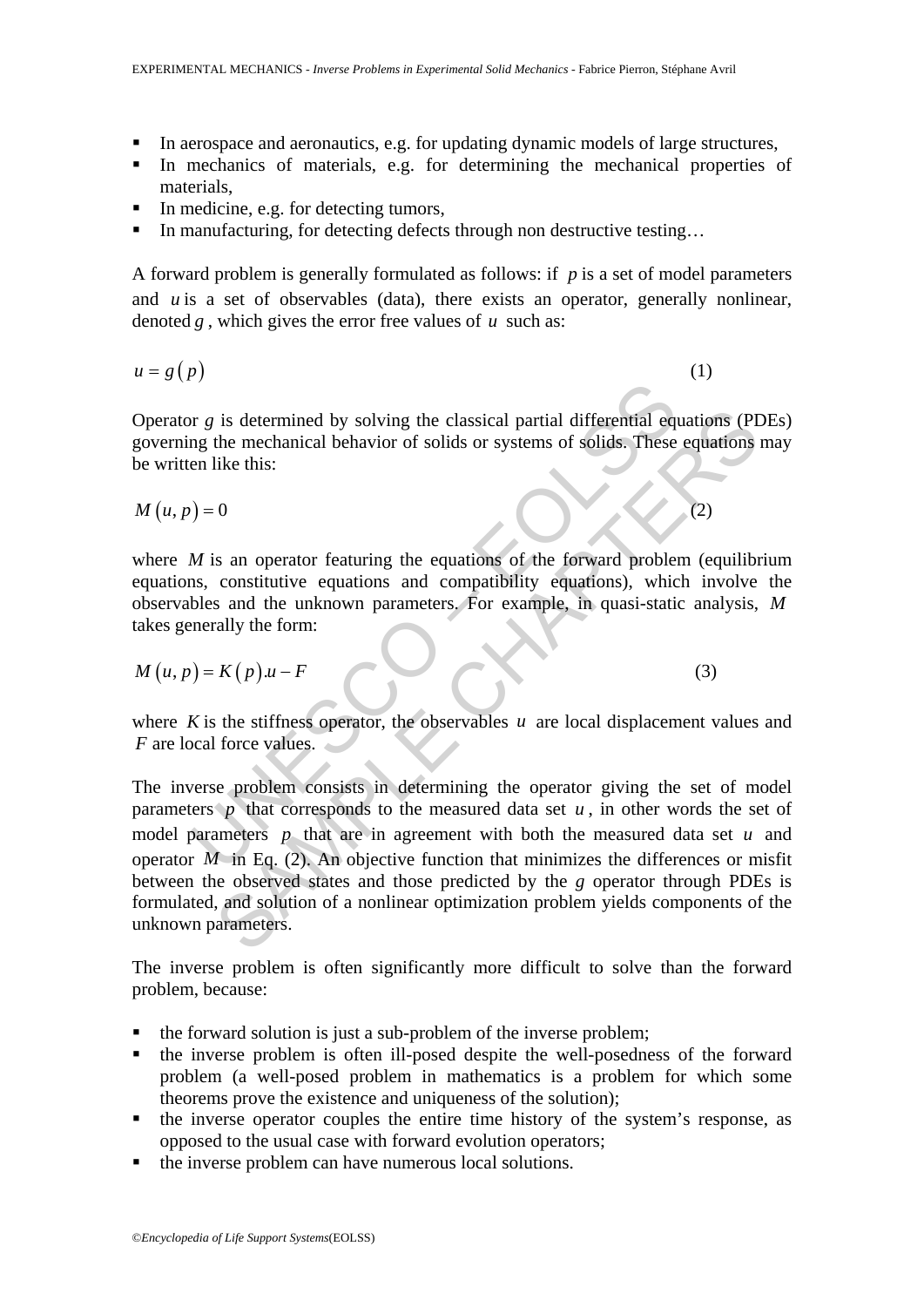All these difficulties induce numerical issues in the minimization of the objective functions. Depending on the scale of the problem to solve and on its degree of illposedness, different approaches may be used: evolutionary algorithms, Newton's method, quasi-Newton methods (like L-BFGS), steepest descent… Minimization is always constrained: one has to minimize the differences between measured and predicted data, under the constraints that the predicted ones satisfy the PDEs that yield Eq. (1). It is said that optimization is PDE-constrained. Inequality constraints may also be added for bounding the values of the unknown parameters.

The unction, which is minimized by a gradient-based approach (Note equations that determine the solution can<br>g stationarity of a Lagrangian functional. In general, these so-cans take the form of a coupled nonlinear three A large number of inverse problems are defined using a least-squares PDE-constrained objective function, which is minimized by a gradient-based approach (Newton or quasi-Newton). Accordingly, the equations that determine the solution can be derived by requiring stationarity of a Lagrangian functional. In general, these so-called optimality conditions take the form of a coupled nonlinear three-field system of integro-partialdifferential equations in the state variable  $u$ , the adjoint variable  $\lambda$ , and the model parameters *p* .

The problem as formulated is ill-posed: the solution may neither be unique nor depend continuously on the given data. Discretization of the inverse problem leads to inverse operators that are ill-conditioned and rank deficient. Ill-posedness may occur for several reasons:

- 1. the predicted values cannot, in general, be identical to the measured values for two reasons: measurement uncertainties and model imperfections. For this reason, it is generally not possible to set inverse problems properly without a careful analysis of model and measurement uncertainties;
- 2. the operator *g* is not systematically bijective, which means that the same values of *u* can be predicted with two different sets of model parameters, or that some values of *u* cannot be predicted with any set of model parameters.

These difficulties may be overcome by different means:

- Accountingly, the equations hard cuctinities the solution can be derived<br>tationarity of a Lagrangian functional. In general, these so-called optimal<br>take the form of a coupled nonlinear three-field system of integro-par<br>e 1. one remedy is to regularize by penalizing very improbable solutions. Improbable solutions can only be discarded when some *a priori* information is known about the model. All the success of this procedure will lie in the amount and relevancy of this *a priori* knowledge. For example, when the unknown model parameters represent the spatial distribution of some mechanical property that is known to vary gradually, it may be useful to regularize with the L, norm of the gradient of this distribution. Such Tikhonov regularization eliminates oscillatory components of *p* from being possible solutions. Some authors have shown that Tikhonov regularization may smooth possible discontinuities in a model and promote the use of total variation regularization functional instead;
- 2. another remedy is to give the solution of the inverse problem in terms of statistics. In the space of possible parameters  $p$ , each set of parameters is characterized by a probability. This probability may be computed from probability densities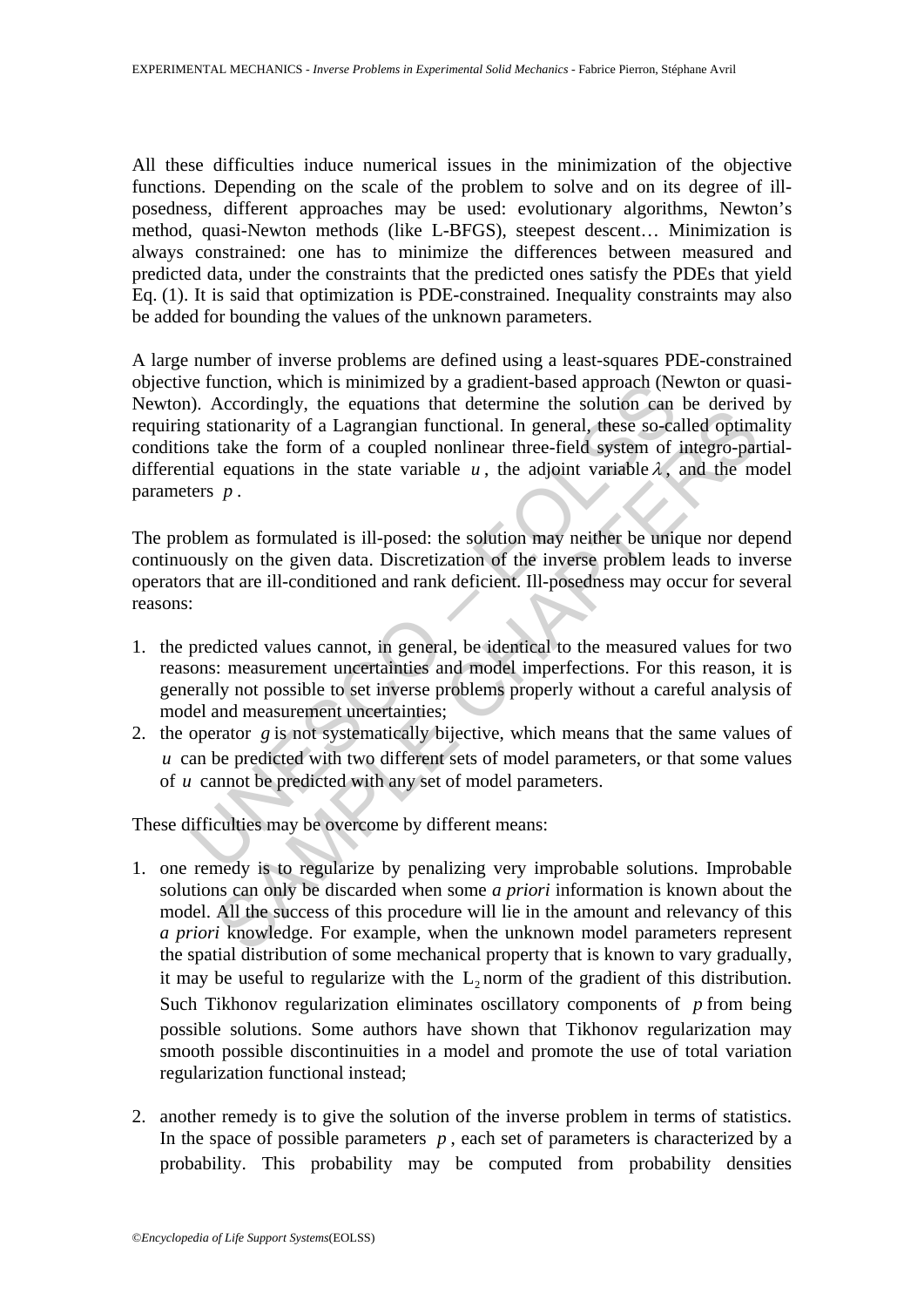representing possible *a priori* information and the uncertainties. From the obtained probability, different solutions may be defined: the mean solution, the median solution, the maximum likelihood solution. Some authors also give the solution in terms of intervals;

wever, it may also have the reverse effect because, as soon as new<br>hoods are capable of decreasing the experimental uncertainty or<br>surement density, new theories and new models with a large<br>nown parameters arise that allow 3. a practical remedy is also to refine the experiments. Indeed, the sensitivity of the cost function to a given unknown parameter can be completely flattened as a result of inappropriate density and location of sources (or loading points) and receivers (or measurement points). Improving these densities and/or locations can be achieved by investigating and optimizing parameter sensitivities. Changing the experimental techniques can also help to reduce ill-posedness of some inverse problems. However, it may also have the reverse effect because, as soon as new experimental methods are capable of decreasing the experimental uncertainty or increasing the measurement density, new theories and new models with a larger number of unknown parameters arise that allow to account for the observations more accurately.

Nowadays, there are two major prospects for the solid mechanics scientists working on inverse problems:

- the first one is experimental: it lies in the reduction of the solution uncertainty of classical inverse problems that have been existing for a long time (development of new experimental techniques, multiplication of experimental tests, design of new experiments, model modifications…);
- $\blacksquare$  the second is mathematical and numerical: it lies in the numerical issues arising from the resolution of novel inverse problems of very large scales (earthquake modeling, molecular modeling, systems with multiphysical couplings…).

## **1.2. Main Types of Practical Inverse Problems**

Inverse problem may be sorted in function of the type of parameter that is sought. According to this criterion, inverse problems in mechanics of deformable solids may be sorted in seven groups:

- SET at expansion to excessing the experimental uncerclainty of intercasing<br>term density, new theories and new models with a larger number<br>wn parameters arise that allow to account for the observations nely.<br>there are two m 1. the reconstruction of buried objects of a geometrical nature, such as cracks, cavities or inclusions. Crack identification problems consist in identifying a crack (or a set of cracks) from a set of over-determined force–displacement boundary measurements. Such problems can be formulated within different physical contexts such as electrostatics, elasto-magnetism, acoustics or elasto-dynamics. They have important applications in, for example, non-destructive testing or identification of seismic faults. Many strategies have been proposed for solving crack identification problems. In particular, reciprocity gap functionals can be formulated and applied to crack identification problems;
- 2. the non-destructive testing (NDT) of solids or structures using mechanical waves, such as ultrasonic, Rayleigh or Lamb waves. NDT with waves has been widely applied to engineering infrastructures and archaeological objects. Depending on the size of the objects under test and the spatial resolution requirements, waves with different frequencies can be used. The key is to identify the stable and reliable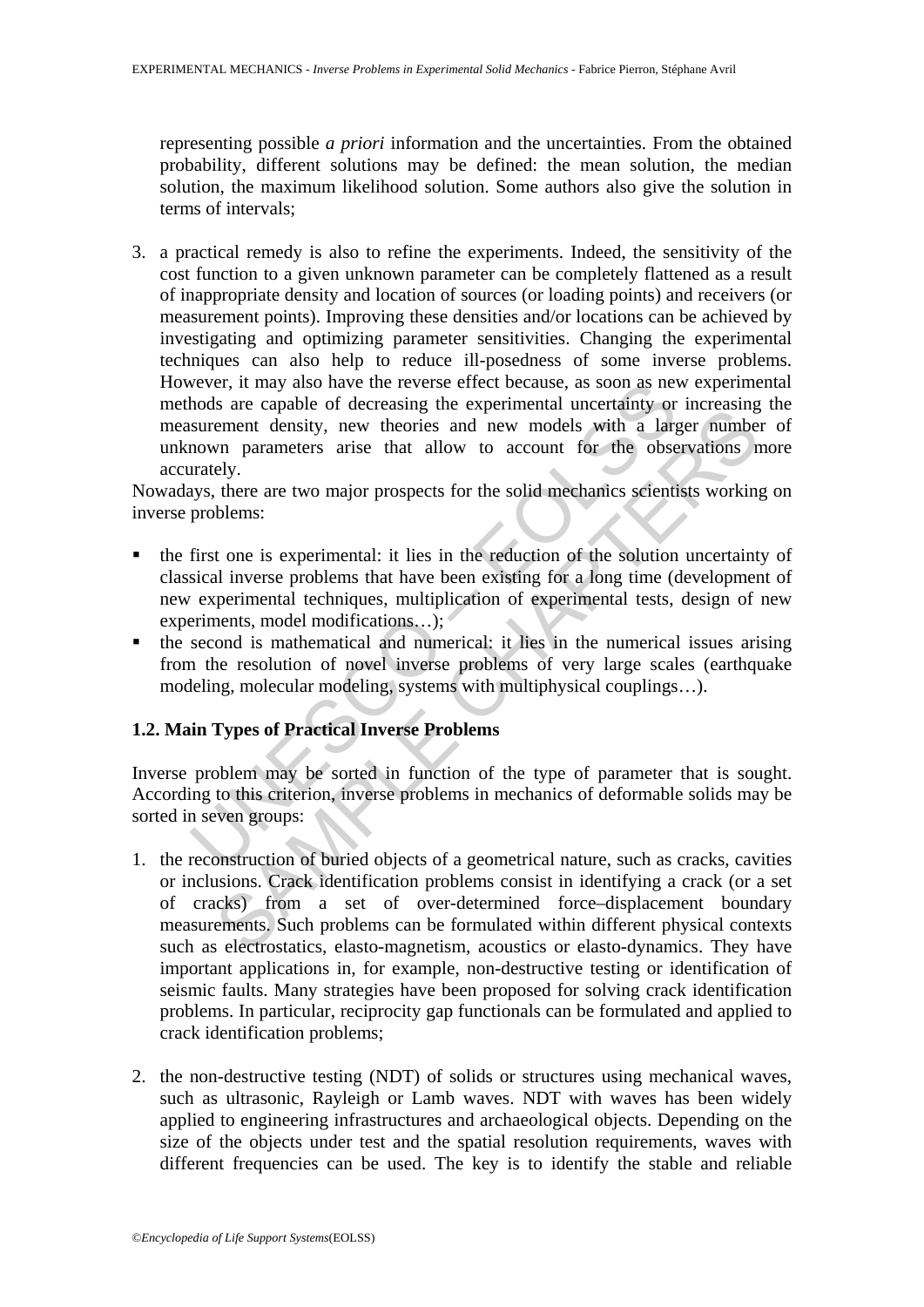dispersion features of the entire frequency band, especially those of high frequencies. This may be achieved through the precise analysis of phase differences between waves of different frequencies on two measuring points.

- im gare measured over the external surface of the solid and inkecenties. In medical sciences for instance, this technique has<br>nutually" for many years by physicians trying to detect hard tissuations. Even if techniques com Es. In include a section of this<br>diate, the increase for instance, this section and section apply in<br>The many years by physicians trying to detect hard tissues by externents have been successful in many applications, it is 3. the identification of distributed parameters (e.g., elastic moduli, mass density, wave velocity), having applications for example, in medical imaging of tissues where the objective is to characterize the stiffness of tissues in order to detect diseases or tumors or in seismic exploration and geomechanics where the objective is to reconstruct the distributed constitutive parameters of the different underground strata. Many applications have been addressed by combining external loadings and external measurements: displacements induced by an applied static or dynamic loading are measured over the external surface of the solid and linked to the internal properties. In medical sciences for instance, this technique has been applied "manually" for many years by physicians trying to detect hard tissues by external palpations. Even if techniques combining external loadings and external measurements have been successful in many applications, it is now possible to combine external loading and internal (bulk) tridimensional (3D) full-field measurements. In medical sciences, thanks to ultrasound and magnetic resonance imaging (MRI), it is possible to measure displacement fields in many human tissues. In the domain of mechanics of materials, experimental techniques such as X-ray or neutron diffraction tomography, or wavelength scanning interferometry are becoming available for bulk measurements in certain materials.
- 4. Efficient and powerful approaches have still to be developed for processing this type of full-field data within the final objective of constitutive parameter identification. A lot of work has already been achieved in medical sciences, where full-field measurements have been available for more than a decade. The measurement of tissue elasticity has even become an independent branch, called "elastography". The approaches used to process the full-field data depend on the way the solid is deformed: static experiments where the tissue is compressed quasi-statically, and dynamic experiments: a time harmonic excitation on the boundary creates a time harmonic shear wave in the tissue;
- 5. the reconstruction of residual stresses, which has important engineering implications. Many techniques have been developed to measure internal stresses. Embedded sensors such as optical fibers and strain gages can be to measure the local internal stress state. For laminated composite materials for instance, at a ply or macroscopic scale, the hole-drilling method, the layer removal method and the compliance method may be used. The compliance method applied to filament wound tubes consists in sectioning the tubes and measuring the change in strains on the external and internal surfaces with two biaxial strain gages, one bonded to each side of the tube wall. This leads to the estimation of the axial and circumferential internal bending moments of filament wound tubes. Using the hole-drilling or other removal approaches in combination with full displacement field optical techniques may provide some advantages with respect to the traditional use of strain gauges, in particular higher sensitivity and no-contact measurement.
- 6. the correction of local parameters that are not known with sufficient accuracy in the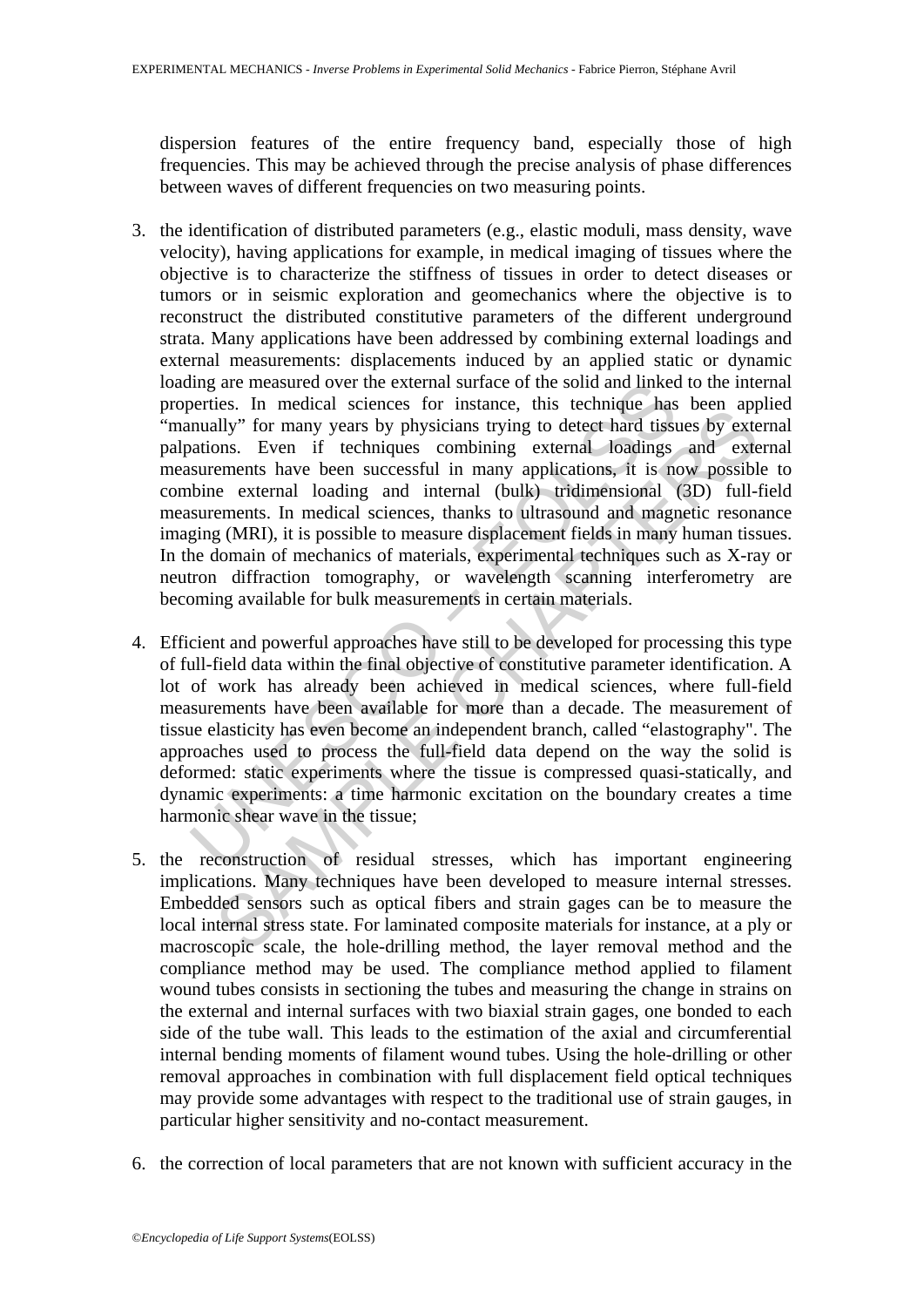models of complex engineering structures.

- 7. the identification of sources or inaccessible boundary values (i.e., Cauchy problems in elasticity) are also encountered.
- 8. eventually, the identification of constitutive properties in solids or structures for which simplifying assumptions such as constant states of strain or stress are invalid. The literature about the six former points is dense and several articles surveying the subject can be found in the literature. This latter point, regarding the identification of constitutive properties in solids and structures (homogeneous or slowly varying properties), has seen dramatic improvements during the last decade thanks to the development of full-field measurements. Such experimental techniques yield rich experimental data and are therefore well suited to identification problems. The importance of the latter techniques is increasing as inversion techniques specifically exploiting availability of field quantities (either on the boundary or over part of the domain itself) become accessible. Due to the importance of these techniques and also due to their recent development, the rest of the article will be fully dedicated to these inversion techniques.

# **2. Identification of Constitutive Behavior of Materials: Theory**

#### **2.1. Statement of the Problem**

Elopment of tuil-field measurements. Such experimental dechnication-<br>erimental data and are therefore well suited to identification<br>ortance of the latter techniques is increasing as inversion technique<br>loiting availability mentan dara and are tenterole were streaming of the state of the latter techniques is increasing as inversion techniques specific in the increasing as inversion techniques specific in the insect of these techniques specifi The practical identification of the parameters governing the constitutive equations of structural materials is a key issue in experimental solid mechanics. It usually relies on performing some simple mechanical tests such as tensile or bending tests. In these cases, a closed form solution for the corresponding mechanical problem provides a direct link between unknown parameters and measurements which are usually local strain components and applied loads. This approach, called "direct inversion", is presented briefly in Section 2.2.1. However, such a classical approach suffers from two main drawbacks which can be summarized as follows:

- the assumptions needed to link directly the unknown parameters to the load and strains are usually rather stringent (uniform pressure distribution at the specimens ends for the simple tensile test, for instance). These requirements are particularly difficult to meet for anisotropic materials, for instance. When heterogeneous materials are tested (welds, functionally graded materials...), it is even more critical;
- only a small number of parameters can be determined with such mechanical tests, hence the need to perform several tests when the constitutive equations depend on more parameters than for isotropy (anisotropic elasticity, plasticity for instance).

This statement has led several authors to consider alternative approaches based on the processing of heterogeneous strain fields that cannot be directly inverted (arising in mechanical tests which are sometimes called statically undetermined tests). In this case, both limitations can be overcome. Indeed, if the test is well designed, the applied loading gives rise to a heterogeneous strain field which involves the whole set of constitutive parameters. Their simultaneous identification is therefore possible provided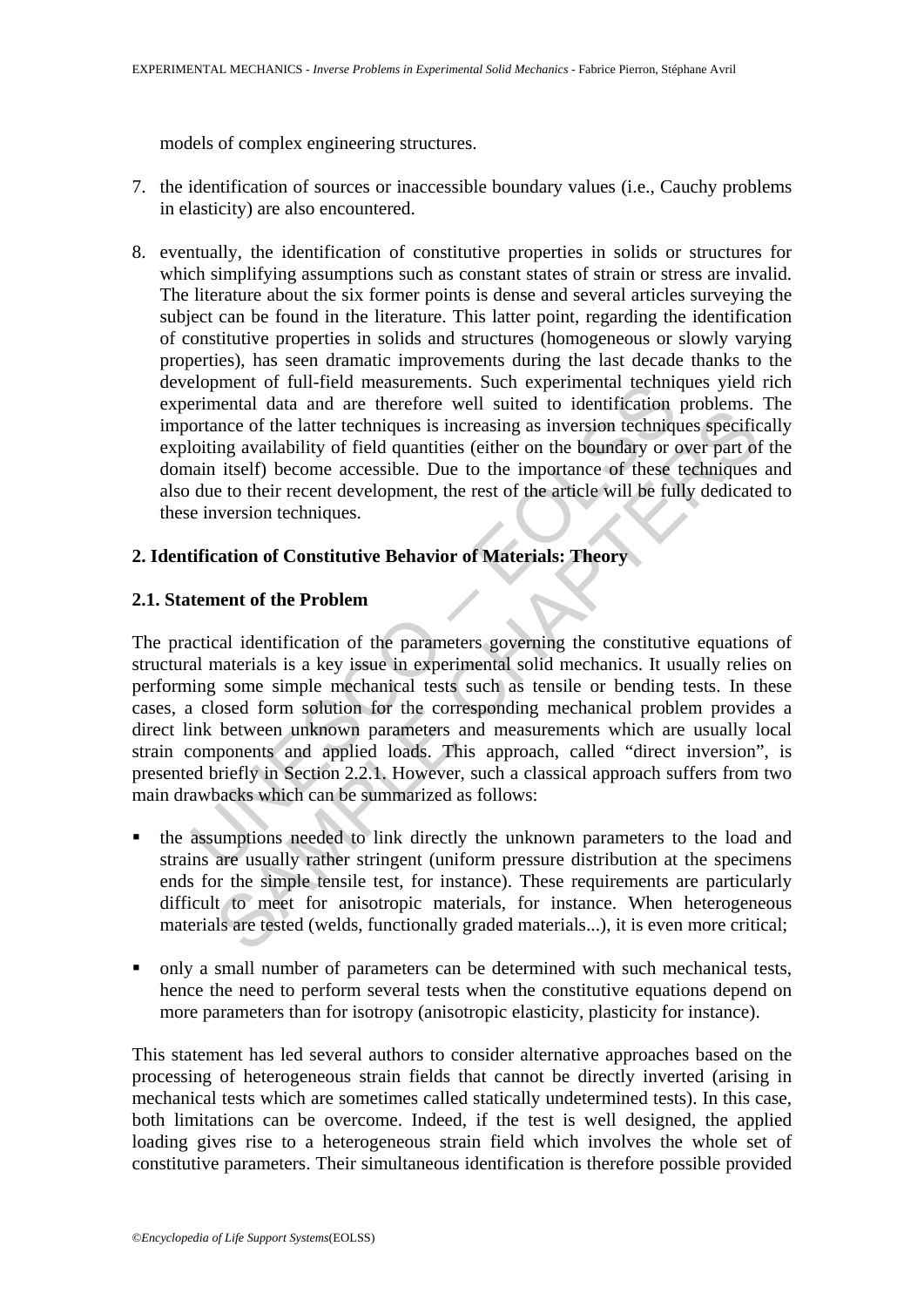that the response is measured on enough data points with some suitable non contact measurement technique and that a robust identification strategy extracting the parameters from this type of measured data is available. Full-field measurement techniques such as digital image correlation, speckle and moiré interferometry or grid method have recently spread in the experimental mechanics community, thus leading their users to wonder about the use of such measurements for identification purposes. The availability of identification strategies enabling the extraction of the constitutive parameters is in fact a key issue in such approaches since there is generally no closedform solution allowing a direct link between measurements and unknown parameters. Different approaches have been proposed in the recent past among which model updating techniques and the so-called virtual fields method. This section will give the main features of these approaches and Chapter 3 will illustrate their relevancy through a review of some recent examples of application. One of the objectives is also to raise interest from the mechanics of materials community that is gradually becoming more and more aware of the potential of such approach to address difficult mechanical characterization issues.

#### **2.2. Principal Methods of Resolution**

#### **2.2.1. Direct Inversion**

atures of these approaches and Chapter 3 will illustrate their relever<br>of some recent examples of application. One of the objectives<br>from the mechanics of materials community that is gradually be<br>re aware of the potential Some recent examples or approachin. One or the objectors is also to the<br>mm the mechanics of matrials community that is gradually becoming n<br>aware of the potential of such approach to address difficult mechan<br>ation issues.<br> Experimentalists have always tried to develop appropriate fixtures that provide the stress conditions under which they want to characterize their materials. If one assumes that this goal has been reached, the stress tensor is known at given points across the tested specimen. Measuring the strain tensor at the same points and using some further assumptions (plane stress, plane strain…), it is possible to plot the strain/stress curves of the material and to deduce the constitutive equations that link the stress and strain tensor straight forwardly. Consequently, there is no need to solve an inverse problem. Function *g* in Eq. (1) is bijective and it is known explicitly. It is simply inverted for determining the unknown constitutive parameters. This approach is called *direct inversion*.

Regarding isotropic materials, tensile tests are often sufficient for mechanical identification, and they are well suited to the use of *direct inversion*. This is more difficult for anisotropic materials, with coupling terms in the constitutive equations, especially in elasto-plasticity and elasto-visco-plasticity. Some references can easily be found about the tests that can still be used for characterizing the mechanical properties of materials using *direct inversion*. Thus, these tests will not be developed here. The most common ones are: the simple tension test, the compression test, the three-point bending test, the four-point bending test, the biaxial tensile test, the simple shear test, the Iosipescu shear test, off-axis tensile tests for composite materials…

*Direct inversion* requires quasi-static conditions to be satisfied. The existence of inertial effects in the previous tests complicates the relationships between the measurements and the constitutive parameters. Direct inversion may still be used in the experiment of Hopkinson bars with a few assumptions, but several authors have already pointed out the irrelevancy of these assumptions, requiring the resolution of the inverse problem with model updating techniques or other alternatives [Kajberg et al., 2004b].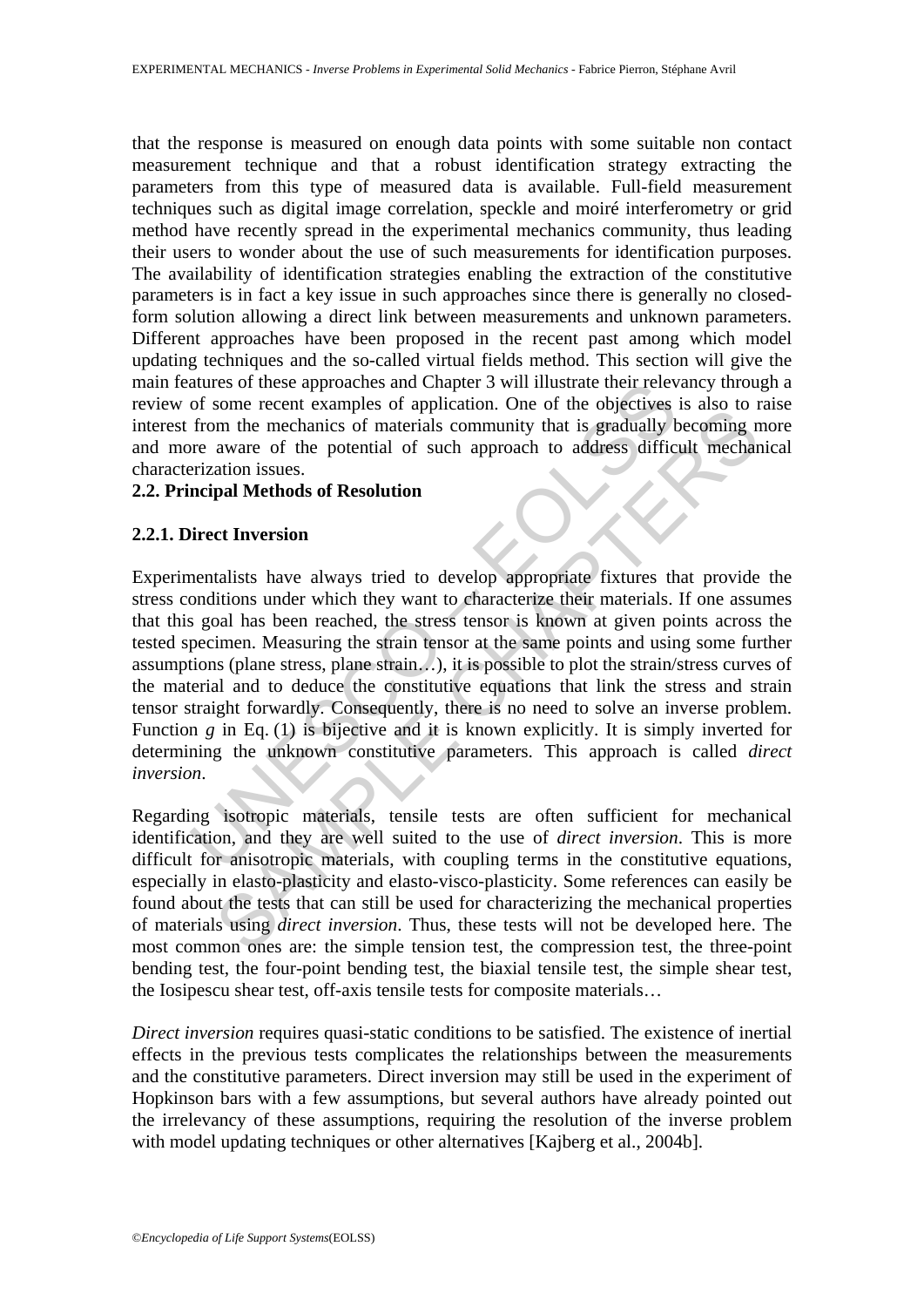#### **2.2.2. Model Updating Techniques**

In problems where the inverse of function  $g$  in Eq. (1) is not known explicitly, the most commonplace method used to identify parameters driving mechanical constitutive equations of materials is known as finite element model updating (FEMU). The principle of this technique consists in building up a finite element model of the mechanical test under study using information on geometry and boundary conditions. Thanks to this model, it is possible to compute explicitly a discretized model of the response corresponding to a given set of parameters, this modeled response being denoted  $g(p)$  in Eq. (1). The observed response from the experiment, denoted as  $u$ , in Eq. (1), may be displacements, strains, forces, etc... Let *p* denote the set of material parameters to extract and  $p^0$  is the initial estimate of  $p$  necessary to start the optimization scheme. A cost function is then built up consisting in some distance between *u* and  $g(p)$ . Starting from  $p^0$ , directions for minimizing the cost function are sought iteratively until the predefined convergence criterion is reached.

The weighted least-squares format is very commonly used, but not mandatory. For instance, prior information on *u* may be expressed using statistical approaches, e.g. based on Bayesian techniques or simply by introducing a penalty-like term in the objective function [Tarantola et al., 2005]. More sophisticated cost functions based on variational principles, such as the error in constitutive relation, have also been used occasionally with success [Bonnet and Constantinescu, 2005].

ters to extract and  $p^0$  is the initial estimate of  $p$  necessar<br>ation scheme. A cost function is then built up consisting in<br>1*u* and  $g(p)$ . Starting from  $p^0$ , directions for minimizing the c<br>teratively until the pred on scheme. A cost function is then built up consisting in some dist<br>and  $g(p)$ . Starting from  $p^0$ , directions for minimizing the cost function<br>atively until the predefined convergence criterion is reached.<br>ted least-squa Depending on the choice of the measurable quantity being used for identification purposes, a very wide range of situations can be considered. In fact, it is desirable, but by no means necessary, that measured quantities be a field quantity, because in principle the FEMU technique may be applied to any kind of over-determined data. In practice model updating can be performed, without any further assumption, onto a set of data collected on the boundary of the specimen only. Finally, it must also be mentioned that the discretized model may be set up on the basis of other numerical techniques such as the finite difference method or the boundary element method or, occasionally, closed-form solutions.

A large number of examples can be drawn from the literature regarding the application of FEMU when experimental observations consist in full-field data. Several studies have dealt with the identification of bending rigidities in thin specimens. Some authors developed test design approaches based on finite element sensitivities [Le Magorou et al., 2002]. This enabled them to exhibit plate bending test configurations such that the plate response was influenced by all the stiffness parameters to be identified. Experimental implementation of such bending tests has been performed on structural wood-based panels. Interesting studies can be found as well for the mechanical behavior of biological tissues. For instance, some authors applied a shadow moiré technique to measure the hyperelastic properties of tissue-like membranes [Genovese et al., 2006]. FEMU has also been applied to the identification of parameters driving the elastoplastic behavior of metals. After a first series of experiments on usual rectangular tensile specimens (aluminum, steel), tensile tests on notched or drilled specimens have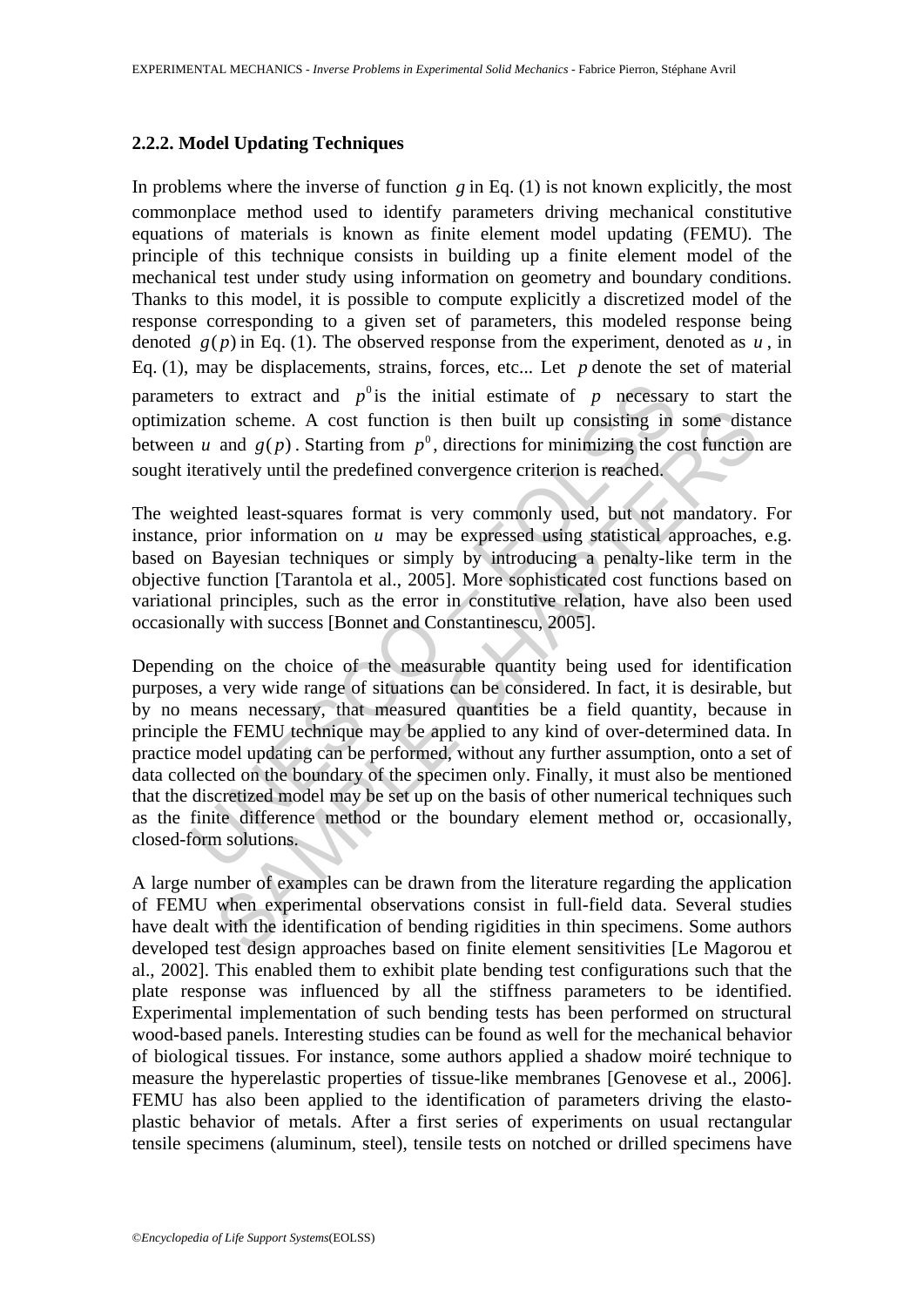been performed by the concerned authors in order to give rise to heterogeneous states of stress [Meuwissen et al., 1998]. Displacements are usually measured using digital image correlation (DIC) and various constitutive models have been tested (linear and non linear hardening). Generally, the boundary conditions of the finite element model are provided by the DIC patterns located at the boundary of the measurement zone (near the clamps).

Eventually, in view of the wide range of applications, it can be concluded that FEMU is a very flexible technique. Its main drawbacks are related to the convergence issues, and consequently to the time that is sometimes required for obtaining a solution (23 hours reported in a recent paper for only a few parameters [Kajberg et al, 2004]). A certain number of points have still to be improved for addressing these issues:

- the choice of the test configuration: this is a crucial issue where lots of progresses have to be made. Most of the time, the tests carried out by the researchers are either derived from usual testing configurations or invented using some common sense rules. Apart from marginal studies, no attempt at some systematic test design has been carried out to ensure maximum sensitivity of the technique to the unknown parameters.
- or points have still to be improved for addressing these issues:<br>choice of the test configuration: this is a crucial issue where lot<br>et to be made. Most of the time, the tests carried out by the resear<br>wed from usual testi ice of the test configuration: this is a crucial issue where lots of progre<br>be made. Most of the time, the tests carried out by the researchers are ei<br>from usual testing configurations or invented using some common se<br>Apar the choice of the experimental input data: the FEMU procedure will obviously be very sensitive to the choice of the experimental input data *d* . In particular, when considering heterogeneous strain fields, the question of the spatial resolution of the optical technique compared to the strain gradients is central. Moreover, the question also arises as to which data are to be used: displacements or strains and/or force, and over which part of the specimen.
- $\blacksquare$  the choice of the objective function: the choice of the cost function seems to play an important role in the performance of the technique.
- the choice of the optimization algorithm, in terms of convergence time and robustness.
- the sensitivity to measurement errors: the goal would be to discriminate between identification errors coming from measurement uncertainty and errors in the model (boundary conditions, constitutive equations).

## **2.2.3. The Virtual Fields Method**

This approach is applicable to situations where the field of observables *u* is experimentally known on the whole part of the solid to be characterized. No limitation is put on the loading conditions, which are assumed to be known only through the possible measurement of a resulting load. One seeks to identify parameters governing an assumed constitutive model for the material.

Assuming that the observables cover the whole domain of interest, denoted as  $\Omega$ , and that they satisfy Eq. (2), the principle of virtual work (PVW) may take the form:

$$
\int_{\Omega} M(u, p) \cdot u^* d\Omega = 0 \tag{4}
$$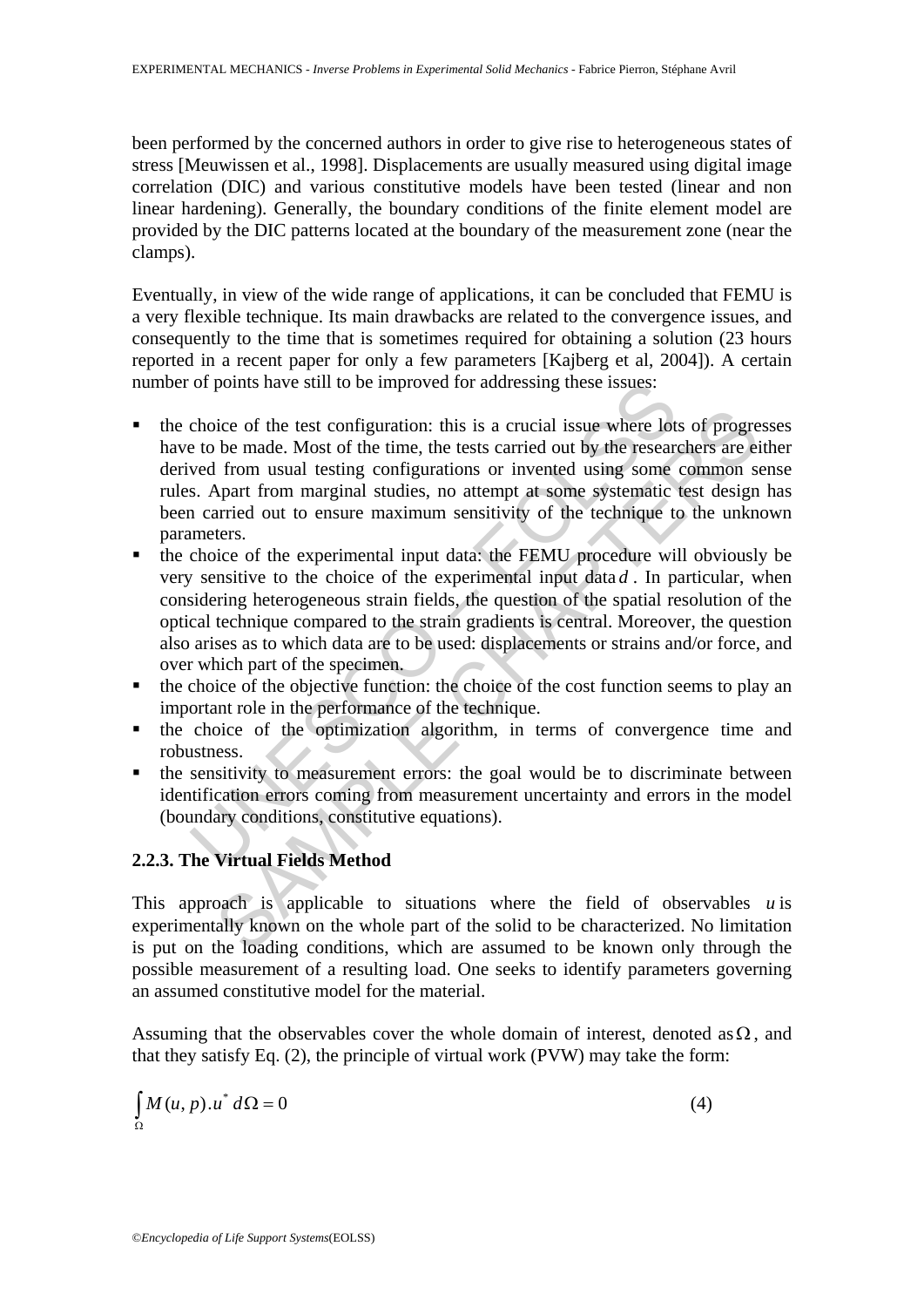where  $u^*$  is an arbitrary virtual displacement field, which is constrained by the admissibility condition (continuity, differentiability, nullity over boundaries with prescribed displacement values).

The virtual fields method (VFM) basically consists in exploiting Eq. (4) with particular choices of virtual fields, tailored to the specific identification problem at hand [Grédiac et al., 2006]. First a constitutive model is chosen, yielding an expression of *M* in terms of *p* and the known observables *u* in the integral of Eq. (4). For instance, one has  $M(u, p) = K(p)u - F$  like in Eq. (3) if elastic moduli are to be identified.

ment components only over the external surface of solment systems are under progress but their use for material marginal [Avril et al., 2008]. Specimens must therefore be chations in the solid can be analytically related nnt systems are under progress but their use for material identificar<br>arginal [Avril et al., 2008]. Specimes must therefore be chosen such a<br>mas in the solid can be analytically related to deformations on the surface.<br>Ful It must be emphasized that most full-field measurement methods provide in-plane displacement components only over the external surface of solids. 3D bulk measurement systems are under progress but their use for material identification remains marginal [Avril et al., 2008]. Specimens must therefore be chosen such that deformations in the solid can be analytically related to deformations on the surface. This is in particular the case for plane stress, plane strain, or bending of thin plates. As a consequence, the integral in Eq.  $(4)$  can be computed as a function of *p* for any chosen virtual field. A system of equations (generally non-linear, but sometimes linear if the behavior is linear elastic for instance) is derived and solved, providing the unknown parameters *p* with a remarkably low number of computational operations.

Parameter identification for the following classes of constitutive models have been considered in studies carried out during the recent past: linear anisotropic elasticity (inplane and bending properties of anisotropic plates, either in terms of stiffnesses or invariant combinations of these stiffnesses), nonlinear anisotropic elasticity and, more recently, elasto-plasticity and elasto-visco-plasticity. Most of these studies have been carried out in quasi-static conditions. On a few occasions, dynamic properties have been identified [Giraudeau et al., 2006], for which inertial effects must be included in the model of Eq. (3) and in the integral of Eq. (4).

Then, one or several virtual fields are chosen. Each new virtual field introduced into Eq. (4) yields a new equation. The constitutive parameters are then sought as solutions to a set of such equations. Obviously, the number of equations thus obtained must be larger or equal to the number of parameters to be identified. The construction of the virtual fields is a key issue of the method. Three main different possibilities have been investigated so far:

i. the easiest one is to construct virtual fields by hand and to consider that the same expressions apply over the whole specimen, without any other particular rule than choosing kinematically admissible fields. For instance, in the case of anisotropic elasticity, as many independent virtual fields as unknown parameters are chosen, leading to a linear system where the constitutive parameters are unknown. When complex moduli are to be determined, as in the case of damping characterization, virtual fields can be complex as well [Giraudeau et al., 2006]. This finally leads to the direct determination of the unknown parameters by inverting the final system of linear equations. In this case, the virtual fields are often chosen as polynomials for the sake of simplicity [Grédiac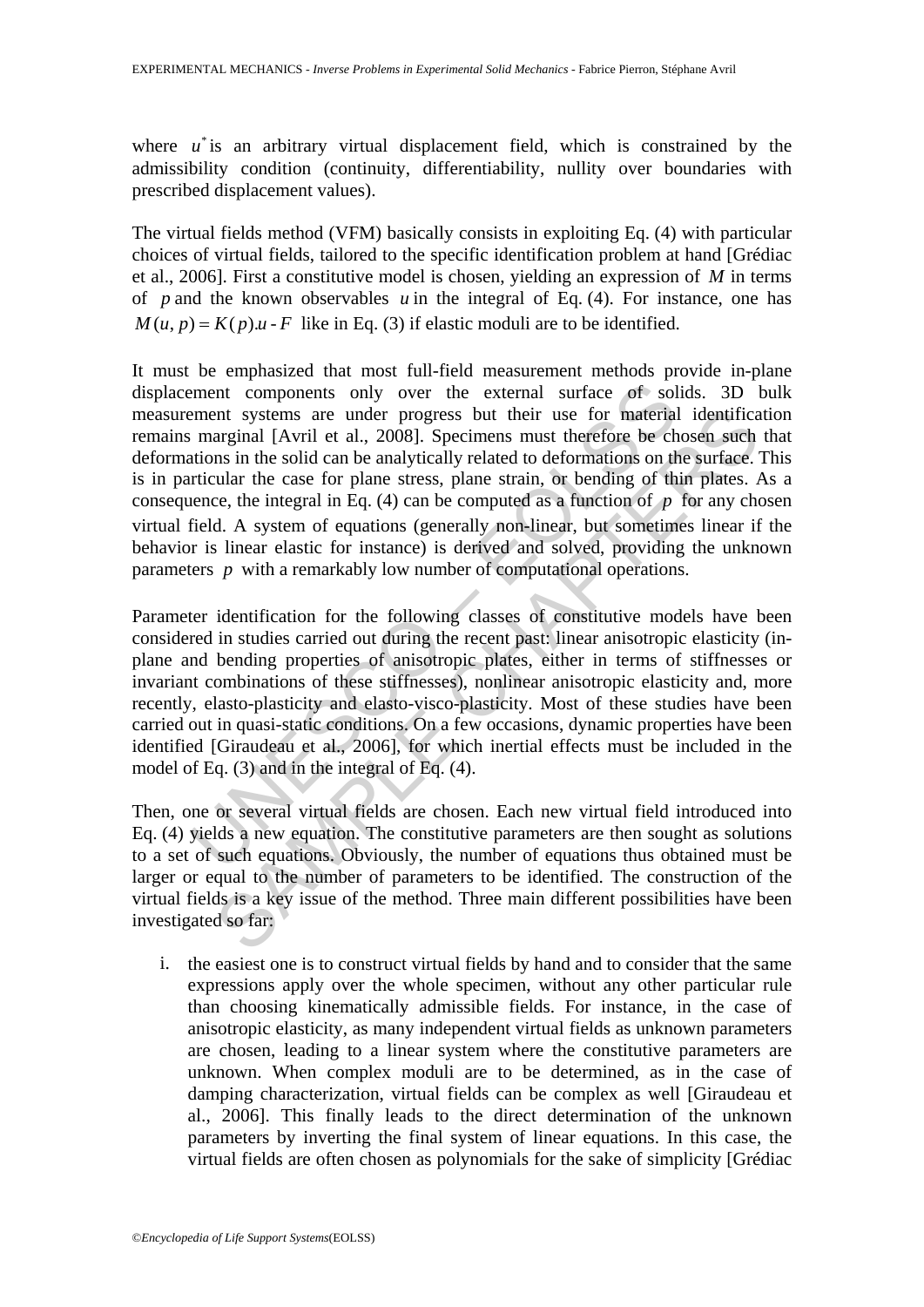et al., 2006];

- ii. the basic approach presented previously was improved thanks to the automatic construction of the polynomial virtual fields. The procedure only applies in the cases where the PVW leads to a linear equation of the unknown constitutive parameters. To find one of these unknowns, the idea is to determine virtual fields such that the coefficient of this unknown in the equation is one and the remaining coefficients are zero. The unknown is therefore directly identified in this case with the virtual work of the external loading. Such virtual fields are referred to as *special*. They behave in fact like filters which directly extract the unknown parameters from the measured heterogeneous strain fields. It can be shown that special virtual fields are not unique but infinite. This extra freedom can be used to find some more relevant special virtual fields. Relevancy is assessed here in term of sensitivity to noisy data. An efficient procedure has been proposed recently. A basis of independent functions is first given to define the virtual fields. Then the procedure directly provides the unique virtual field which leads to the lowest sensitivity to noise of the identified parameters;
- shown that special virtual fields are not unique but infinite. This<br>can be used to find some more relevant special virtual fields<br>assessed here in term of sensitivity to noisy data. An efficient<br>been proposed recently. A be used to may some more cleve<br>and prince the interpret whereas. Accessed here in term of sensitivity to noisy data. An efficient procedure<br>n proposed recently. A basis of independent functions is first given to de<br>virtua iii. the virtual fields can also be defined piecewise instead of being expressed by the same relation (polynomials usually) over the whole specimen. Defining subregions in the specimen and constructing virtual fields in each of these subregions induces more flexibility in their definition. In this case, lower-degree polynomials are used as shape functions in each sub-region. Indeed, when virtual fields are defined with the same expression over the whole specimen, higher-degree polynomials may be required and it was observed that such higher-degree polynomials magnify the adverse effect of noise on identified parameters. The only condition here is that the piecewise virtual fields satisfy the  $C^0$  continuity between each sub-region. The  $C^1$  continuity is not required here: a  $C<sup>1</sup>$  discontinuity does not induce any problem in the calculations, contrary to the similar discontinuity which occurs in the finite element method when actual displacement fields are approximated with piecewise functions.

Three other features concerning the construction of the virtual fields must be underlined.

- On the one hand, the loading distribution, which is involved in the virtual work identity in Eq.  $(4)$  through forces  $F$ , is often difficult to measure in practice. On the other hand, the resulting force is usually measured. In such cases, the virtual fields can be defined so that the virtual work involves only the resulting force. This property is obtained by prescribing a constant virtual displacement over the boundary where tractions are applied, along the direction of this resulting force.
- The virtual work of the tractions at the boundary can be cancelled out by selecting virtual fields vanishing over the boundary. This strategy seems to be unavoidable when very local properties are to be identified. Eq. (4) then involves only one nonzero integral under static conditions. One of the constitutive parameters at least must be considered as known *a priori* to avoid the final system of linear equations to be homogeneous. If not, then only stiffness ratios can be determined.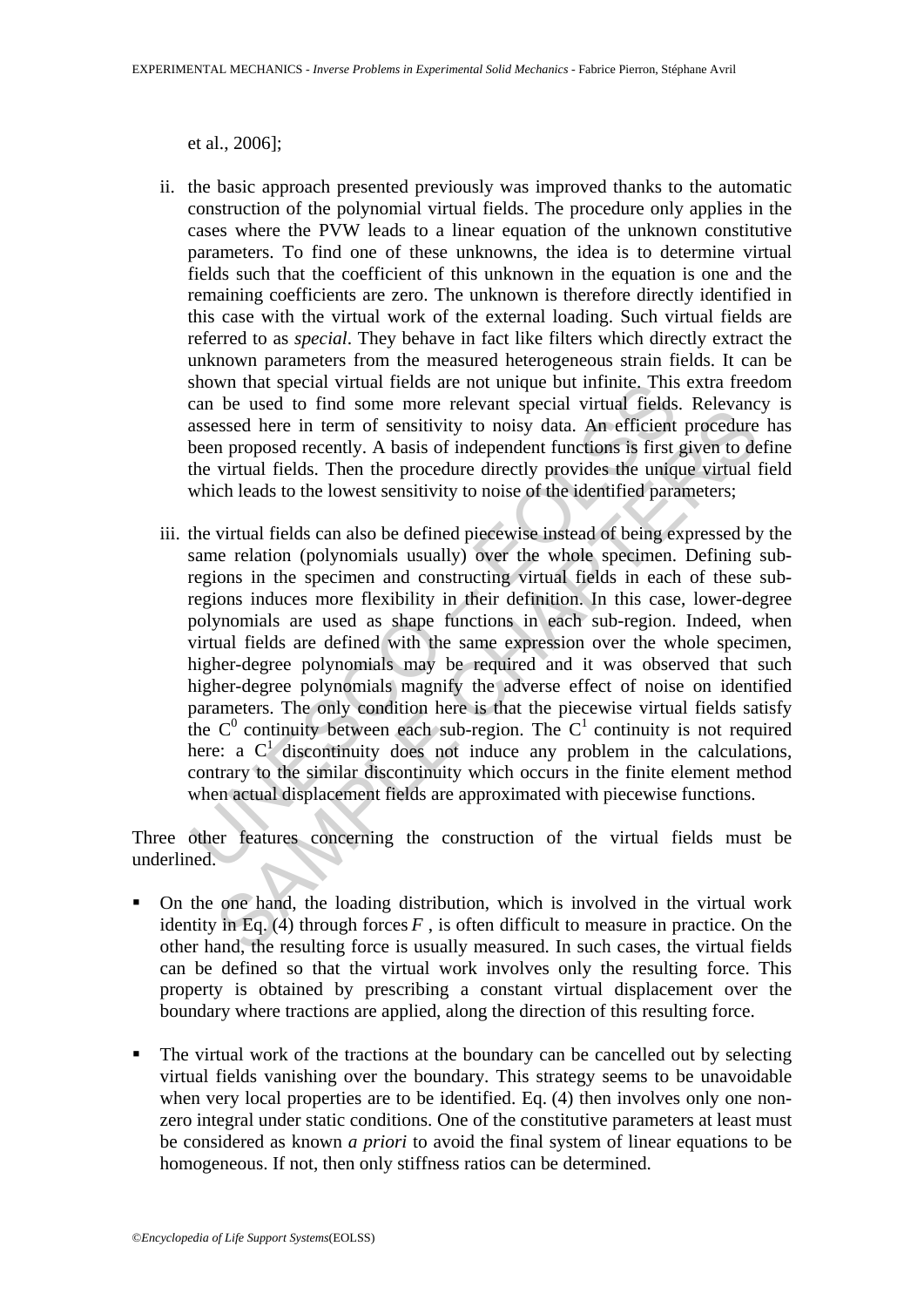Third, 3D integrals must be computed in practice, thus leading the deformation field to be known within the solid. From a theoretical point of view, this feature is undoubtedly a limitation of the VFM when 2D measurements only are available. In practice however, relevant assumptions can be used to deduce the displacement/strain fields within the solid from measurements collected on the external surface. For instance, mechanical tests are often carried out on beam- or plate-like specimens. In theses cases, assumptions of constant or linear strain distribution through the thickness of the specimens are sound, thus leading the VFM to be suitable for solving a wide range of problems. All the strategies described above have been applied in various cases of parameter identification, either with numerical data for validation purpose or experimental data for practical applications.

ications.<br>
ed to FEMU methods, the VFM appears to be less flexible<br>
ed to FEMU methods, the VFM appears to be less flexible<br>
ment of full-field data is a limitation. Actually, full-field data<br>
c. Optical or tomographic met Compared to FEMU methods, the VFM appears to be less flexible because the requirement of full-field data is a limitation. Actually, full-field data never exist in practice. Optical or tomographic methods can provide dense data across a given surface or volume, but field *u* must always be reconstructed afterwards for applying the VFM, as this field is required in Eq. (4). This step of field reconstruction is often critical for the VFM, because, even if field  $u$  can always be reconstructed in practice from nondense noisy data, robustness issues may arise during the identification process if the spatial resolution of the measurements is not sufficient.

The robustness of the VFM has been thoroughly investigated for problems of elastic moduli identification. It has been shown that the uncertainty of the parameters identified with the VFM when a white noise is added to the data depends on the choice of a relevant set of virtual fields. Optimal virtual fields exist, thus minimizing the uncertainty and providing the ''maximum likelihood solution''.

to FEMU methods, the VFM appears to be less flexible because<br>to FEMU methods, the VFM appears to be less flexible because<br>of full-field data is a limitation. Actually, full-field data neor exist<br>plutaind to tomographic met It has also been proved for problems of elastic identification and when field *u* is available, that FEMU approaches actually yield equations similar to the ones derived from the VFM, but with non-optimal sets of virtual fields [Avril and Pierron, 2007]. Therefore, the FEMU approaches do not provide the ''maximum likelihood solution''. However, the uncertainty of FEMU approaches varies dramatically with the cost function to minimize. On one hand, the FEMU approach based on a least-squares ''displacement gap'' minimization yields equations which are very close to the ones of the VFM approach and therefore, its uncertainty is almost the same as the VFM one. On the other hand, it is shown that other approaches based for example on the ''constitutive equation gap'' minimization or the ''equilibrium gap'' minimization may provide biased solutions.

Moreover, very fast algorithms, converging in only two iterations, have also been devised thanks to the formalism of the VFM [Avril and Pierron, 2007]. This aspect is crucial because it was concluded in Section 2.2.2 that the main drawback of FEMU methods is convergence time. This drawback is enhanced with the increase of the number of data to process. Eventually, this leads to the following conclusion: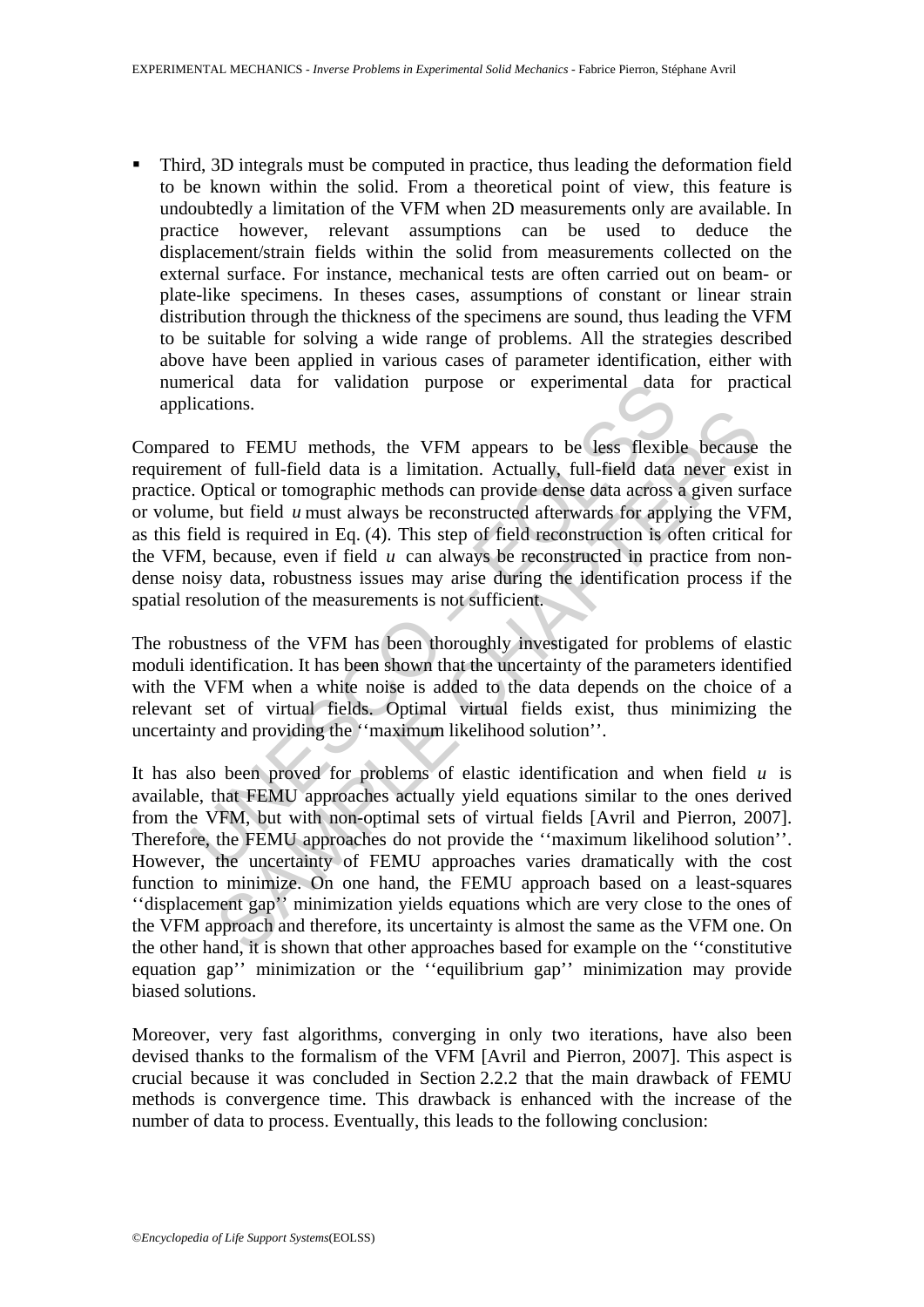- when only a few data are available (not full-field or full-field with a low density), a FEMU method is better suited because it may be robust even without the whole field of observables;
- when full-field data with high density are available, the VFM is better suited as it converges quickly and it is very robust.

The study previously mentioned [Avril and Pierron, 2007] about comparing the performances of FEMU and VFM only concerns the identification of elastic moduli. As far as elasto-plastic [Avril et al., 2008a] or visco-elasto-plastic [Avril et al., 2008c] properties are concerned, convergence time seems to be even more crucial. Forward problems have to be solved a great number of times in FEMU method for solving such non-linear inverse problems, which is quite penalizing. On the contrary, the VFM has proved to be both rapid and robust. Therefore, the conclusion is that the VFM is the approach most suited to the identification of elasto-plastic or elasto-visco-plastic properties from full-field measurements.

# TO ACCESS ALL THE **39 PAGES** OF THIS CHAPTER, Visit: http://www.eolss.net/Eolss-sampleAllChapter.aspx

#### **Bibliography**

- - -

example and republicans, which is quite penalizing. On the contrary<br>to be both rapid and robust. Therefore, the conclusion is that the<br>most suited to the identification of elasto-plastic or elast<br>es from full-field measure Court applar and rootst. Therefore, the conclusion is state Vision of the Chaptain most suited to the identification of elasto-plastic or elasto-visco-plare<br>from full-field measurements.<br>
From full-field measurements.<br>
The Akcelik, V., Bielak, J., Biros, G., Epanomeritakis, I., Fernandes, A., Ghattas, O., Kim, E.J., Lopez, J., O'Hallaron, D., Tu, T., and Urbanic, J. (2003). High resolution forward and inverse earthquake modeling on terascale computers. *Proceedings of SC'03, Phoenix, Arizona, USA*. [This is a paper about inverse problems and regularization. The inverse problem is to find a stiffness distribution of the soil and to detect stiffer components. Total variation regularization is considered as a good alternative to Tikhonov classical regularization for this type of problem].

Amiot F., Hild F., and Roger J.P. (2007). Identification of elastic property and loading fields from fullfield displacement measurements. *International Journal of Solids and Structures* **44**(9):2863-2887. [This paper is dedicated to the identification of the bending stiffness of a MEMS cantilever beam with the equilibrium gap method].

Avril S., and Pierron F. (2007). General framework for the identification of constitutive parameters from full-field measurements in linear elasticity. *International Journal of Solids and Structures* **44**:4978-5002.

Avril S., Pierron F., Pannier Y., and Rotinat R. (2008). Stress reconstruction and constitutive parameter identification in elastoplasticity using measurements of deformation fields. *Experimental Mechanics*. In press, available on-line (doi 10.1007/s11340-007-9084-2). [This paper presents the identification of an elasto-plastic constitutive law from full-field displacements obtained with the grid method and the virtual fields method].

Avril S., Huntley J.M., Pierron F., and Steele, D.D. (2008). 3D heterogeneous stiffness identification using MRI and the virtual fields method. *Experimental Mechanics*. In press. [This paper details the identification of a stiffness contrast between a stiff inclusion and a compliant matrix using MRI 3D bulk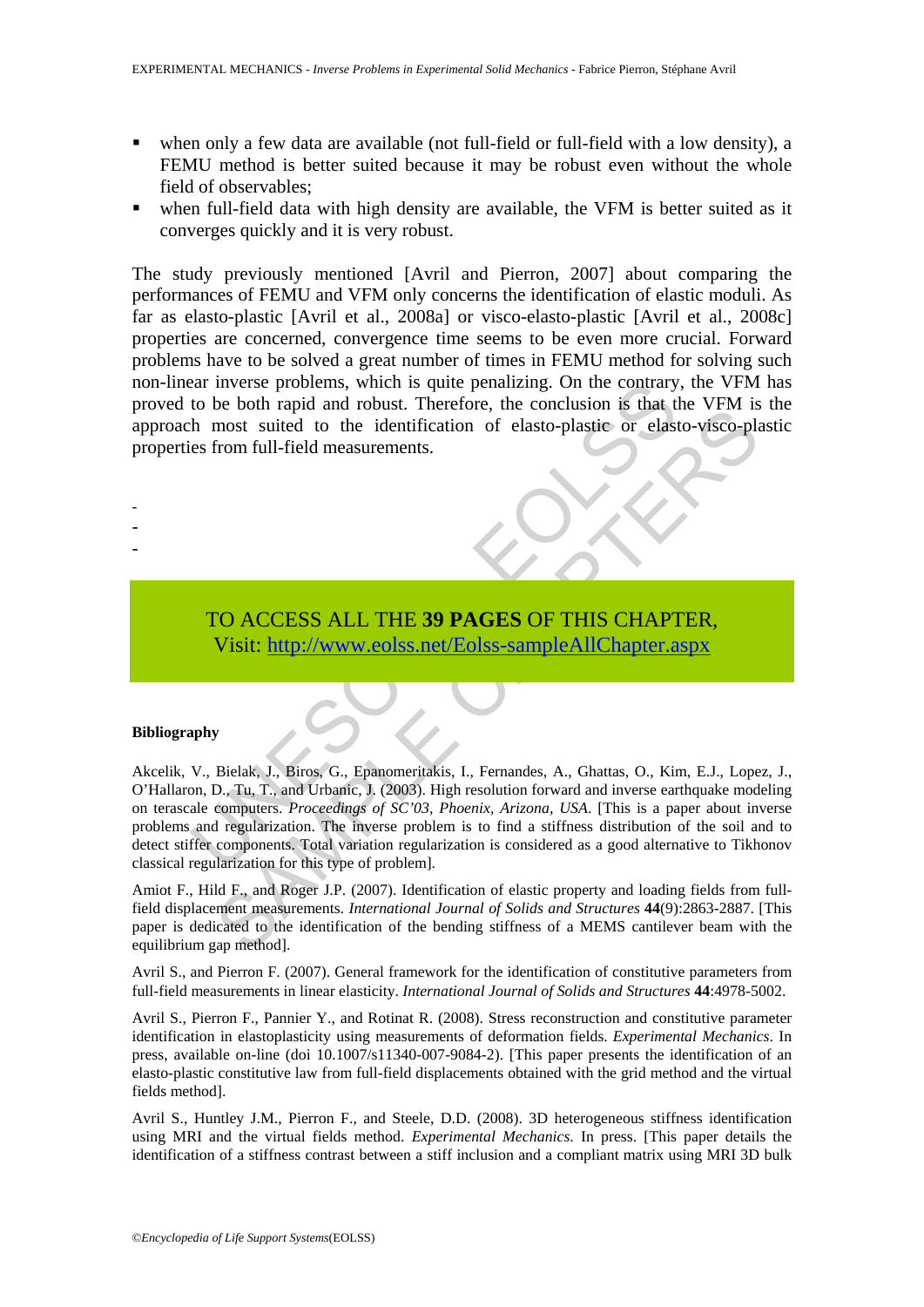deformation measurements and a simplified version of the virtual fields method].

Avril S., Pierron F., Sutton M.A., and Yan J. (2008). Identification of viscoplastic parameters and characterization of Lüders behavior using Digital Image Correlation and the Virtual Fields Method. *Mechanics of Materials*, 2008. In press. [This paper presents the identification of an elasto-visco-plastic constitutive law from full-field displacements obtained with the digital image correlation and the virtual fields method].

Baldi A. (2007) Full field methods and residual stress analysis in orthotropic material. I. Linear approach. *International Journal of Solids and Structures* **44(25–26)**:8229–8243. [This is a paper presenting novel approaches based on full-field measurements for characterizing residual stresses].

Bonnet M., and Constantinescu A. (2005). Inverse problems in elasticity. *Inverse problems* **21**:R1-R50, Institute of Physics Publishing. [This is a review paper about all the different types of inverse problems where the unknowns are elastic constants. The paper presents different numerical methods that have been applied in the literature for solving these inverse problems].

Chalal H., Avril S., Pierron F., and Meraghni F. (2006). Experimental identification of a damage model for composites using the grid technique coupled to the virtual fields method. *Composites: Part A*, **37**(2):315–325.[This paper shows an example of identification of a damage law for composites with the grid method and the virtual fields method].

Claire D., Hild F., and Roux S., (2007). Identification of a Damage Law by Using Full-Field Displacement Measurements. *International Journal of Damage Mechanics* **16**(2):179-197. [This paper shows an example of the identification of a damage field on a woven composite using image correlation and the equilibrium gap method (related to the virtual fields method)].

Chouaki A., Ladevèze P., and Proslier L. (1996). An updating of structural dynamic model with damping. *Inverse Problems in Engineering: Theory and Practice*, 335–342. Ed. D. Delaunay, M. Raynaud and K. Woodbury (New York: ASME). [This is a general paper about model updating].

Cimetière A., Delvare F., Jaoua F., and Pons F. (2001) Solution of the Cauchy problem using iterated Tikhonov regularization. *Inverse Problems* **17**:553–570. [This paper is a general presentation about Cauchy problem, which is a very widespread inverse problem consisting in identifying boundary conditions].

1 the literature for solving these inverse problems].<br>
., Avril S., Pierron F., and Meraghni F. (2006). Experimental identification o<br>
2008ites using the grid technique coupled to the virtual fields method. Cor<br>
5-325. (Th vril S., Pierron F., and Meraghni F. (2006). Experimental identification of a damage ns using the grid technique coupled to the virtual fields method. *Composites: Pearly* in Est using the grid technique coupled to the vir Cooreman S., Lecompte D., Sol H., Vantomme J., and Debruyne D. (2008). Identification of Mechanical Material Behavior Through Inverse Modeling and DIC. *Experimental Mechanics*. In press, available online (DOI 10.1007/s11340-007-9094-0). [This paper presents the identification of an elasto-plastic constitutive model from digital image correlation displacement field measurements and finite element updating].

Cosola E., Genovese K., Lamberti L., and Pappalettere, C. (2008). Mechanical characterization of biological membranes with moiré techniques and multi-point simulated annealing. *Experimental Mechanics*. In press. [This paper presents the identification of a hyperelastic law on a bovine pericardium patch with moiré and fringe projection techniques coupled to finite element updating].

Ersoy N., and Vardar O. (2000) Measurement of residual stresses in layered composites by compliance method. *J Compos Mater*, **34**:575–598. [This is a general paper about the compliance method for characterizing residual stresses].

Genovese K., Lamberti L., and Pappalettere, C. (2006). Mechanical characterization of hyperelastic materials with fringe projection and optimization techniques. *Optics and Lasers in Engineering*, **44**(5):423–442. [This paper shows how the parameters of a Mooney-Rivlin hyperelastic law can be obtained on a latex membrane with full-field deflection measurement using fringe projection and a finite element updating inverse procedure].

Giraudeau A., Guo B., and Pierron F. (2006). Stiffness and damping identification from full field measurements on vibrating plates. *Experimental Mechanics* **46**(6):777-787. [This paper details the application of the Virtual Fields Method in the case of thin vibrating plates with damping].

Giton M., Caro-Bretelle A.-S., and Ienny P. (2006). Hyperelastic behavior identification by a forward problem resolution: Application to a tear test of a silicone-rubber. *Strain* **42**(4):291-297. [This paper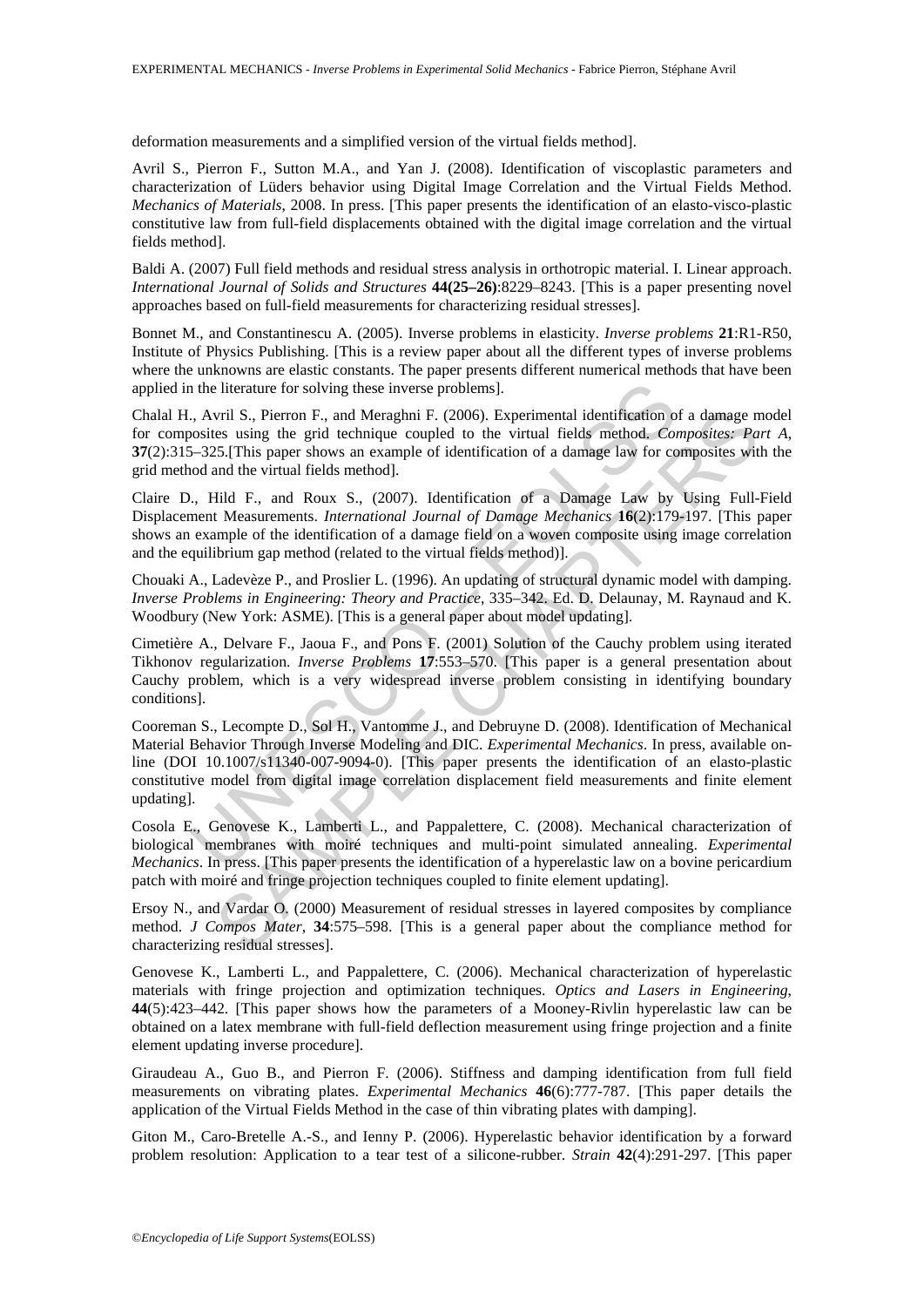presents the identification of a hyperelastic law on rubber using digital image correlation and finite element model updating].

Grédiac M., Fournier N., Paris P.-A., and Surrel Y. (1998). Direct identification of elastic constants of anisotropic plates by modal analysis: experiments and results. *Journal of Sound and Vibration* **210**(5):645–659. [First application of the Virtual Fields Method for stiffness identification on thin vibrating composites plates].

Grédiac M., Pierron F., and Surrel Y. (1999). Novel procedure for complete in-plane composite characterization using a single T-shaped specimen. *Experimental Mechanics* 39(2):142-149. [This paper proposed a T-shaped specimen for the identification of the four in-plane orthotropic stiffness components from full-field measurements and the virtual fields method].

Grédiac M., Pierron F., Avril S. and Toussaint E. (2006). The virtual fields method for extracting constitutive parameters from full-field measurements: a review. *Strain* **42**:233-253. [Review article presenting the state-of-the-art of the Virtual Fields Method].

Kajberg J., and Lindkvist G. (2004). Characterisation of materials subjected to large strains by inverse modeling based on in-plane displacement fields. *International Journal of Solids and Structures*, **41**:3439– 3459. [This paper presents the identification of an elasto-plastic constitutive model from digital image correlation displacement field measurements and finite element updating].

Kajberg J., Sundin K.G. Melin, L.G. and Stahle, P. (2004). High strain-rate tensile testing and viscoplastic parameter identification using microscopic high-speed photography. *International Journal of Plasticity* **20**:561–575. [This paper presents the identification of an elasto-visco-plastic constitutive model from digital image correlation displacement field measurements and finite element updating. This is a dynamic study involving the use of Hoptkinson bars.]

Kim J.-H., Pierron F., Wisnom M., and Syed-Muhamad K. (2007). Identification of the local stiffness reduction of a damaged composite plate using the virtual fields method. *Composites Part A* **38**(9):2065- 2075.

g the state-of-the-art of the Virtual Fields Method].<br>
U., and Lindkvist G. (2004). Characterisation of materials subjected to large<br>
based on in-plane displacement fields. *International Journal of Solids and Str*<br>
bisea nd Lindkvist G. (2004). Characterisation of materials subjected to large strains by in<br>edent on in-plane displacement fields. *International Journal of Solidis and Structures*, 4H.3<br>paper presents the identification of an Lecompte D., Smits A., Sol H., Vantomme J., and Van Hemelrijk D. (2007). Mixed numericalexperimental technique for orthotropic parameter identification using biaxial tensile tests on cruciform specimens. *International Journal of Solids and Structures* **44**(5):1643-1656. [This paper shows how the four in-plane stiffness components of a composite can be identify from biaxial tests and full-field measurements, using finite element updating. Two test configurations are compared (cruciform specimen with and without hole)].

Le Magorou L., Bos F., and Rouger, F. (2002). Identification of constitutive laws for wood-based panels by means of an inverse method. *Composite Science and Technology*, **62(4)**:591–596. Elsevier

Liu G.R., and Han X. (2003). *Computational inverse techniques in non-destructive evaluation*. CRC Press, Florida. [This is a general book about inverse problems linked with the issue of non-destructive testing].

Maletta C, and Pagnotta L. (2004). On the determination of mechanical properties of composite laminates using genetic algorithms. *International Journal of Mechanics and Materials in Design* **1**:199–211. [This paper deals with the use of modal analysis to identify the bending stiffness components of composite plates. It has a good state-of-the-art review].

Menke W. (1984) *Geophysical Data Analysis: Discrete Inverse Theory*, New York: Academic [This is a general book about inverse problems linked to geophysical issues].

Meuwissen M.H.H., Oomens C.W.J., Baaijens F.P.T., Petterson R., and Janssen J.D. (1998). Determination of the elasto-plastic properties of aluminium using a mixed numerical-experimental method. *Journal of Materials Processing Technology* **75**:204–211. [This paper presents one of the first identification of elasto-plastic parameters using a heterogeneous in-plane test with point-tracking and finite element updating].

Moulart R., Avril S., and Pierron F. (2006). Identification of the through-thickness rigidities of a thick laminated composite tube. *Composites Part A* **37**:326-336. [This paper deals with the identification of the four elastic orthotropic stiffnesses in the thickness of a composite tube, with the grid method and the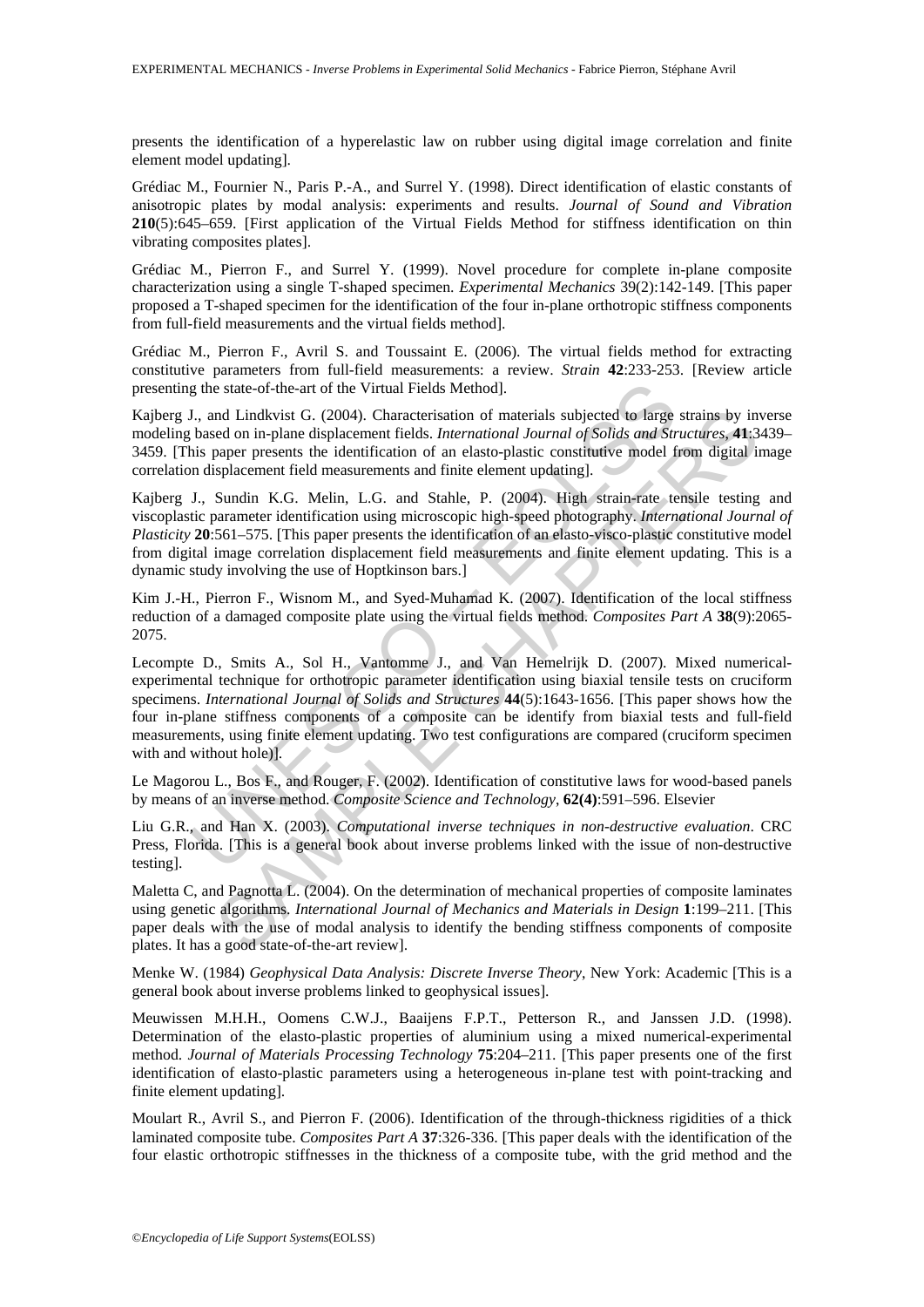virtual fields method].

Ophir, J., Kallel, F., Varghese, T., Konofagou, E., Alama, S., Krouskop, T., Garra, B., and Righetti, R. (2001). Optical and acoustical imaging of biological media: Elastography. *C. R. Acad. Sci. Paris, 2,* **Série IV**:1193–1212. [This is a review paper about the identification of stiffness distribution in biological soft tissues].

Pierron F., Vert G., Burguete R., Avril S., Rotinat R., and Wisnom M. (2007). Identification of the orthotropic elastic stiffnesses of composites with the virtual fields method: sensitivity study and experimental validation. *Strain: an International Journal for Experimental Mechanics* **43**(3):250-259. [This paper shows how a test can be optimized to balance out the sensitivities to all orthotropic stiffness components, and provides an experimental validation].

Ponthot J.-P., and Kleinermann J.-P. (2006). A cascade optimization methodology for automatic parameter identification and shape/process optimization in metal forming. Computer methods in Applied Mechanics and Engineering 195:5472-5508. [This is a nice review paper about the optimization methods that can be used for parameter identification].

Prabhakaran R., and Chermahini R.G. (1984). Application of the least-squares method to elastic and photoelastic calibration of orthotropic composites. *Experimental Mechanics* **24**(1):17-21. [The measurement of the in-plane elastic constants of a graphite-epoxy and the measurement of the three photoelastic constants of a birefringent glass-polyester using the least-squares method is described].

Sutton M.A., Yan J., Avril S., Pierron F., and Adeeb S.M. (2008) Identification of heterogeneous parameters in a welded specimen: constant stress and virtual fields method for material property estimation. *Experimental Mechanics*. In press. [This paper provides an application of the virtual fields method in heterogeneous elasto-plasticity on welds].

is and Engineering 195:5472-5508. [This is a nice review paper about the optive used for parameter identification].<br>
This is a nice review paper about the optical or the least-squares metric calibration of orthotropic com esa ior parameter uentineation].<br>
R., and Chermahini R.G. (1984). Application of the least-squares method to elastic<br>
calibration of orthororic composites. *Experimental Mechanics* 24(1):17-21.<br>
cof the in-plane elastic c Sztefek P., and Olsson R. (2008). Tensile stiffness distribution in impacted composite laminates determined by an inverse method. *Composites Part A.* In press, available on-line (doi:10.1016/j.compositesa.2007.10.005). [This paper uses digital image correlation and a finite element model updating technique to identify the local stiffness reduction caused by an impact on a composite plate].

Syed Muhammad K., Toussaint E., Grédiac M., and Avril S. (2008). Characterization of composite plates using the Virtual Fields Method with optimized loading conditions. *Composites and Structures*. In press, available on-line (doi: 10.1016/j.compstruct.2007.10.021). [This paper presents a methodology to optimize the shape of composite plates tested in bending, in order to maximize the quality of the simultaneous identification of all the orthotropic stiffness components with the virtual fields method].

Sicot O., Cherouat A., Gong X.L., and Lu J. (2003). Determination of residual stresses in composite laminates using the incremental hole-drilling method. *J Compos Mater* **27**:575–598. [This is a general paper about the hole-drilling method for determining residual stresses]

Tarantola, A. (2005) *Inverse Problem Theory*, SIAM. [This is a general book about the definition of inverse problems and the different ways of solving them].

#### **Biographical Sketches**

**Fabrice Pierron** was born in Strasbourg, France, on April 6<sup>th</sup> 1966. He obtained an engineering degree from École Nationale Supérieure d'Electricité et Mécanique (ENSEM, Nancy, France) in 1989, and received a PhD from Lyon University (France) in 1994.

After an Assistant Professor position at the École Nationale Supérieure des Mines de Saint-Étienne (France) from 1994 to 1999, he moved to École Nationale Supérieure d'Arts et Métiers (ENSAM, Châlons-en-Champagne, France), now Arts et Métiers ParisTech, on a Professor position where he created and leads the Mechanical Engineering and Manufacturing Research Group (LMPF, 20 people, www.lmpf.net). He is an expert in mechanical testing of materials and in composites but has been focusing his research on the use of novel identification strategies based on full-field measurements and heterogeneous tests for about ten years. In particular, he has been instrumental in the development of the Virtual Fields Method (www.camfit.fr). He has published over 50 journal papers (with a current h-factor of 13) and coauthored more than 150 communications in National and International conferences.